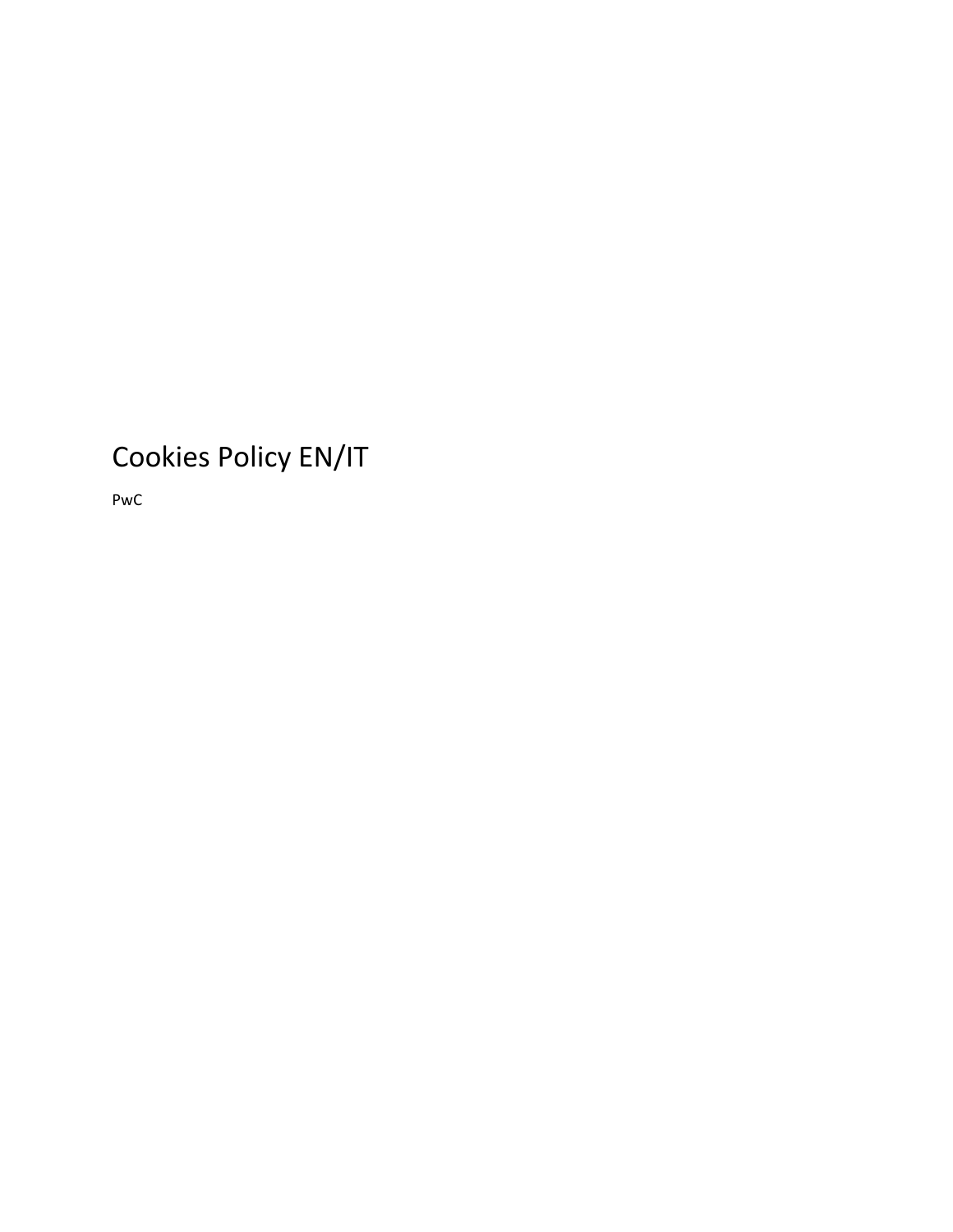# EN

When the user accesses or interacts with the website https://hack.brightidea.com/demoday ("**Website**"), we or our authorized service providers may use cookies, web beacons and other similar technologies for store information in order to offer our users a better, faster and safer experience.

Our cookies and similar technologies are useful to ensure the functioning of our services, allow us to improve performance or offer additional features. We use cookies and similar technologies that remain on your device only for the period of activity of the browser (session cookies) or for a longer period (persistent cookies). The user can lock them, delete them or disable them if his device allows it. The user can manage cookies and cookie preferences in the device or browser settings.

Where possible, security measures are implemented to prevent unauthorized access to cookies and similar technologies. With respect to the personal data processing activities in relation to the cookies issued directly by us, the data controller is PricewaterhouseCoopers SpA.

The necessary information is provided below, which must be entered on websites that manage cookies.

#### What are cookies?

Like most sites, we use small data files that are saved on the user's computer or other device (generally referred to as a "device") to record certain data every time the user accesses or interacts with the Website.

The specific names and types of cookies, web beacons and other similar technologies used may change over time. To help the user better understand the rules and the use of these technologies, below are some terms and their definitions:

**Cookies:** small text files (generally formed by letters and numbers) that are saved in the memory of the browser or device when you visit a site or view a message. There are different types of cookies:

- Session **cookies** expire at the end of the browser session and allow us to connect the user's actions during that specific session.
- Persistent **cookies** are stored by the user's device even after the end of the browser session and allow to remember user preferences and actions at multiple sites.
- First-party **cookies** are set by the site the user is visiting.
- The **third-party cookies** are set by a third party site different from the site that the user is visiting.

Cookies can be disabled or removed using the tools available in most browsers. Cookie preferences must be set separately for each browser used, as each offers specific features and options.

**Web beacons:** small images, also known as "pixel tags" or "transparent GIFs", which we can include in our sites, services, apps, messages and tools. They generally work with cookies to identify our users and their activities.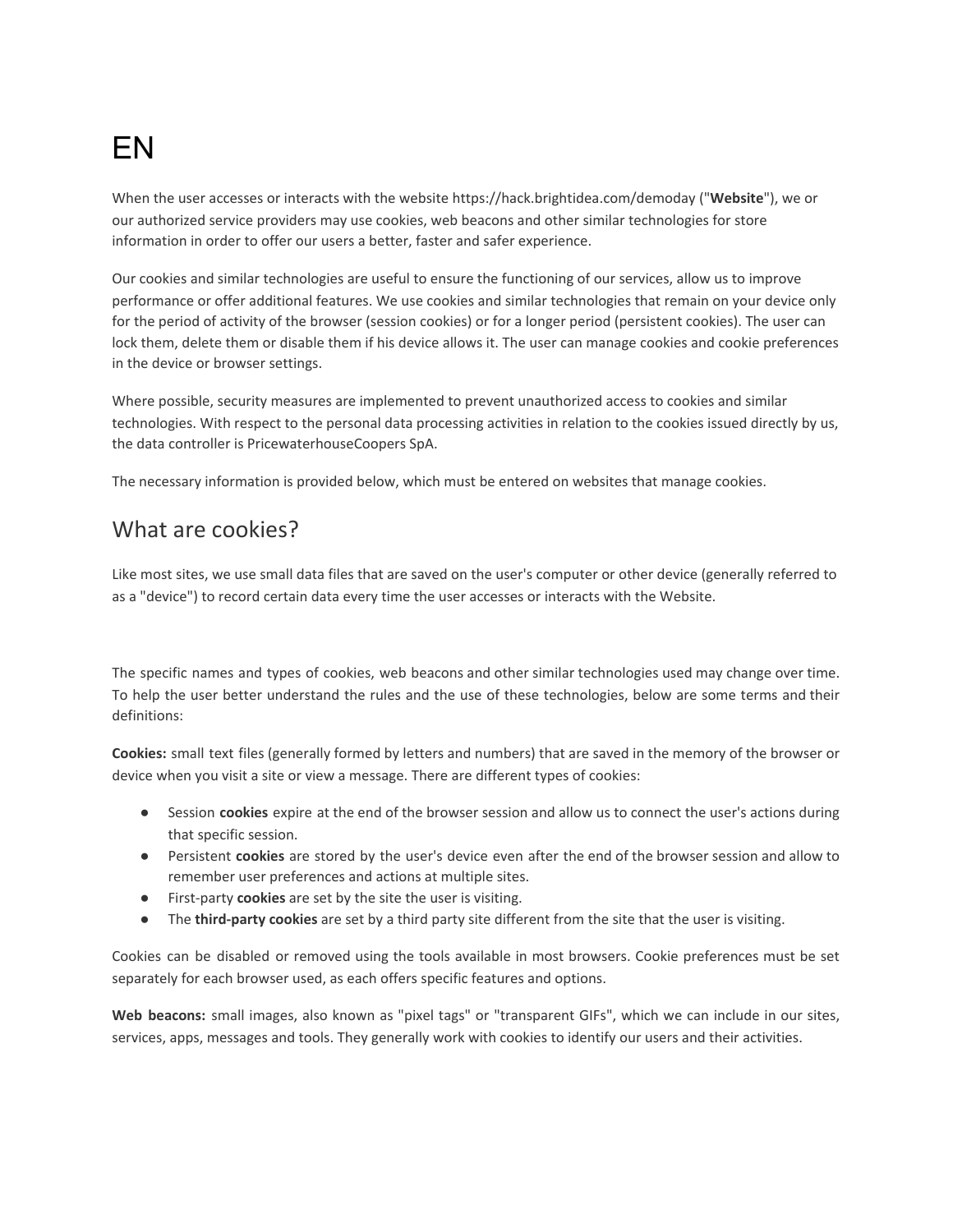**Similar technologies:** technologies that store data in the browser or device using locally shared objects or local storage, such as flash cookies, HTML 5 cookies and other software methods for web applications. These technologies work in all browsers. In some cases the use of local storage cannot be fully managed by browsers, but requires management using specific tools. We do not use these technologies to store useful information to create targeted advertisements on our or other sites.

## User's choice and use of cookies, web beacons and similar technologies

When the user first accesses our Website, and in any case until he has made his choice, the same is given the possibility of allowing or not allowing use of cookies. In particular, by clicking on "Ok" the user will have given his consent to the use of cookies. For more information on how to block, delete or disable these technologies, the user can consult the settings of the device or browser used.

The uses of these technologies fall into the following categories:

- 1. **Use necessary from an operational point of view.** The use of cookies, web beacons or other similar technologies may be necessary for the Website to function. This includes technologies that allow the user to access the Website to avoid fraudulent activities and improve security or use other functions.
- 2. **Use related to benefits.** We can use cookies, web beacons or other similar technologies to evaluate the performance of our website even in the context of analytical activities to understand how visitors use our website.

If the user wishes to reject all types of technologies used on our sites, services, apps or tools, they can do this by blocking them, deleting them or deactivating them as allowed by your device or browser.

### Use of these technologies by third-party service providers

We can work with third-party companies, generally known as service providers, who are authorized to use cookies, web beacons or similar technologies to store data on our Website. Such service providers allow us to offer our users a better, faster and safer experience on our sites.

Such service providers may use these technologies to help us create anonymous site statistics and analysis. We do not allow any of our service providers to collect users' personal information on the Website.

### User rights

At any time you will have the right to obtain confirmation of the existence of your personal data. In particular, he will have the right to obtain the indication of the origin of his data, of the purposes and methods of the processing, of the logic applied to the processing by electronic means, of the identification details of the owner, manager or appointees.

The user will also have the right to obtain the updating, rectification or integration of his data, as well as to oppose the processing if there are legitimate reasons.

You can exercise your rights by contacting us.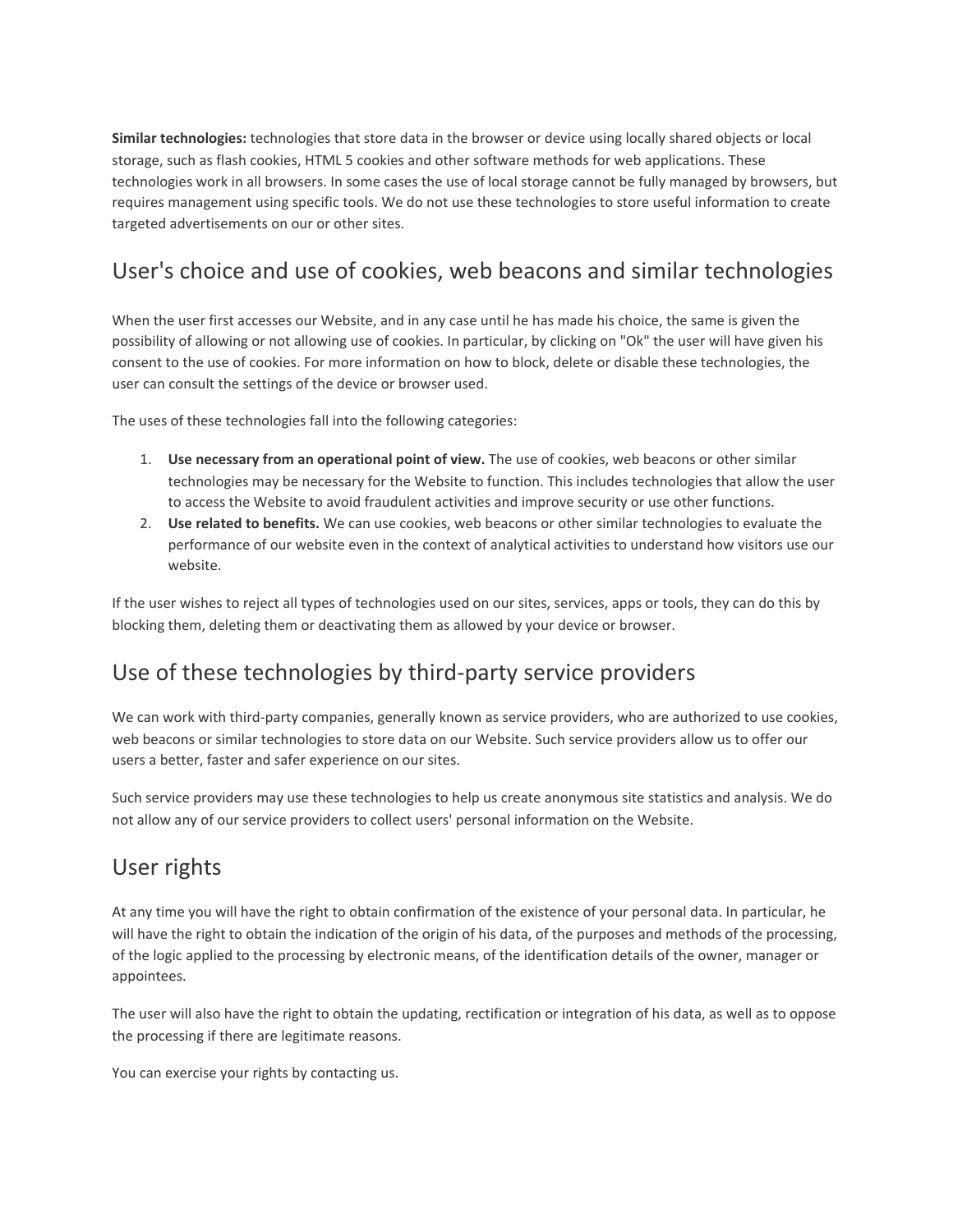For all other information on the collection and processing of personal data, please refer to the Privacy Policy of the Website.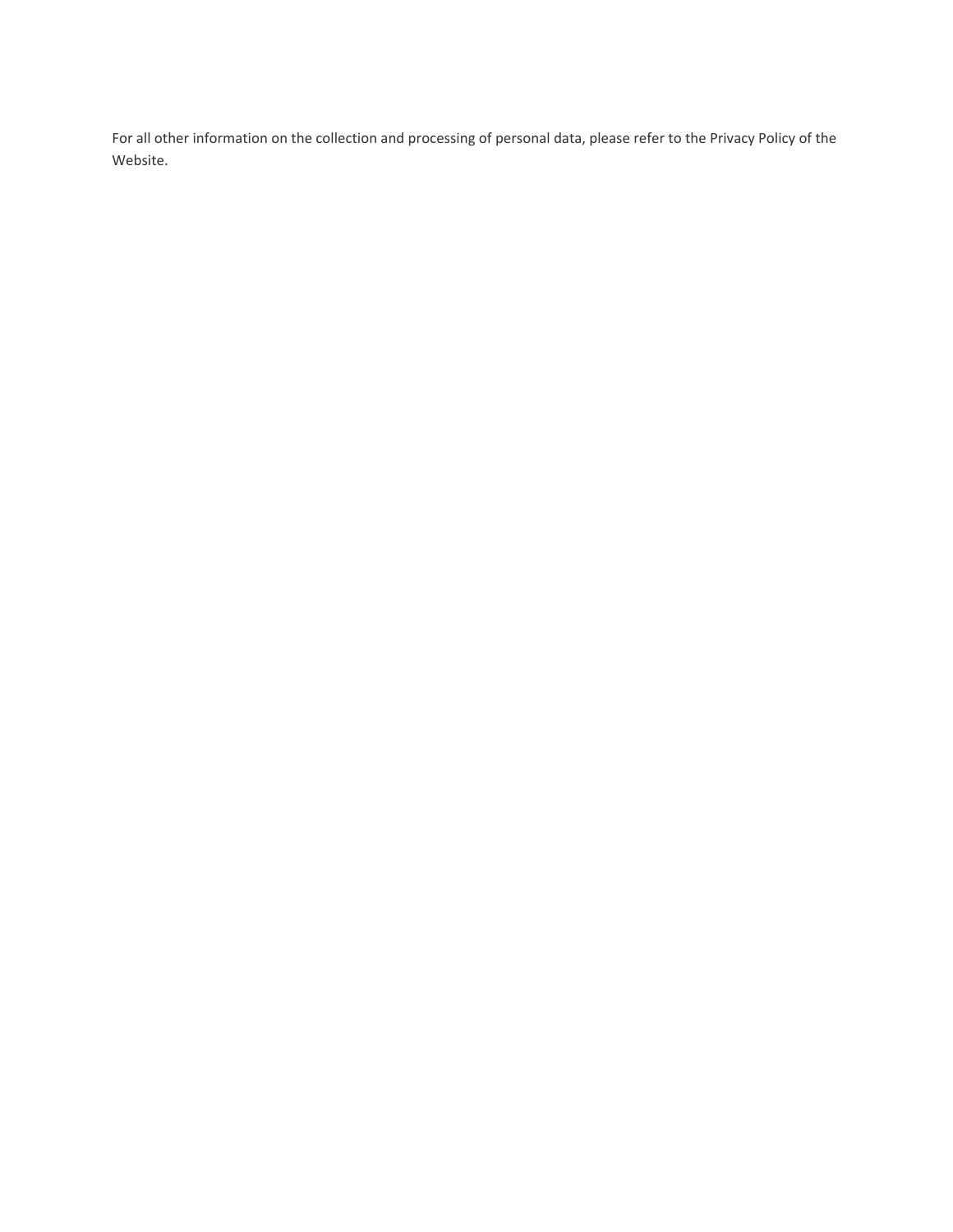# IT

Quando l'utente accede o interagisce con il sito web https://hack.brightidea.com/demoday ("**Sito Web**"), noi o i nostri fornitori di servizi autorizzati possiamo usare cookie, web beacon e altre tecnologie simili per memorizzare le informazioni al fine di offrire ai nostri utenti un'esperienza migliore, più veloce e più sicura.

I nostri cookie e tecnologie simili sono utili per assicurare il funzionamento dei nostri servizi, ci permettono di migliorare le prestazioni o offrono funzionalità aggiuntive. Usiamo cookie e tecnologie simili che rimangono sul tuo dispositivo solo per il periodo di attività del browser (cookie di sessione) o per un periodo più lungo (cookie persistenti). L'utente può bloccarli, eliminarli o disattivarli se il suo dispositivo lo consente. L'utente può gestire i cookie e le preferenze dei cookie nelle impostazioni del dispositivo o del browser.

Laddove possibile, vengono implementate misure di sicurezza per impedire l'accesso non autorizzato a cookie e tecnologie simili. Rispetto alle attività di trattamento dei dati personali dell'utente in relazione ai cookie rilasciati direttamente da noi, il titolare del trattamento è PricewaterhouseCoopers SpA.

Si riportano, di seguito, le informazioni necessarie che dovranno essere inserite su siti internet che gestiscono cookies.

### Che cosa sono i cookies?

Come la maggior parte dei siti, usiamo file di dati di piccole dimensioni che vengono salvati sul computer dell'utente o altro dispositivo (indicati complessivamente come "dispositivo") per registrare determinati dati ogni volta che l'utente accede o interagisce con il Sito Web,

I nomi e i tipi specifici di cookie, web beacon e altre tecnologie simili usati possono cambiare nel tempo. Per aiutare l'utente a comprendere meglio le regole e l'uso di tali tecnologie, di seguito sono riportati alcuni termini con le relative definizioni:

**Cookie:** piccoli file di testo (formati in genere da lettere e numeri) che vengono salvati nella memoria del browser o del dispositivo quando visiti un sito o visualizzi un messaggio. Esistono diversi tipi di cookie:

- I **cookie di sessione** scadono al termine della sessione del browser e consentono a noi di collegare le azioni dell'utente durante quella sessione specifica.
- I **cookie permanenti** rimangono invece memorizzati nel dispositivo dell'utente anche dopo il termine della sessione del browser e consentono di ricordare le preferenze dell'utente o azioni in più siti.
- I **cookie proprietari** vengono impostati dal sito che l'utente sta visitando.
- I **cookie di terze parti** vengono impostati da un sito terzo diverso dal sito che l'utente sta visitando.

I cookie possono essere disattivati o rimossi usando gli strumenti disponibili nella maggior parte dei browser. Le preferenze relative ai cookie devono essere impostate separatamente per ciascun browser usato, poiché ognuno di essi offre funzionalità e opzioni specifiche.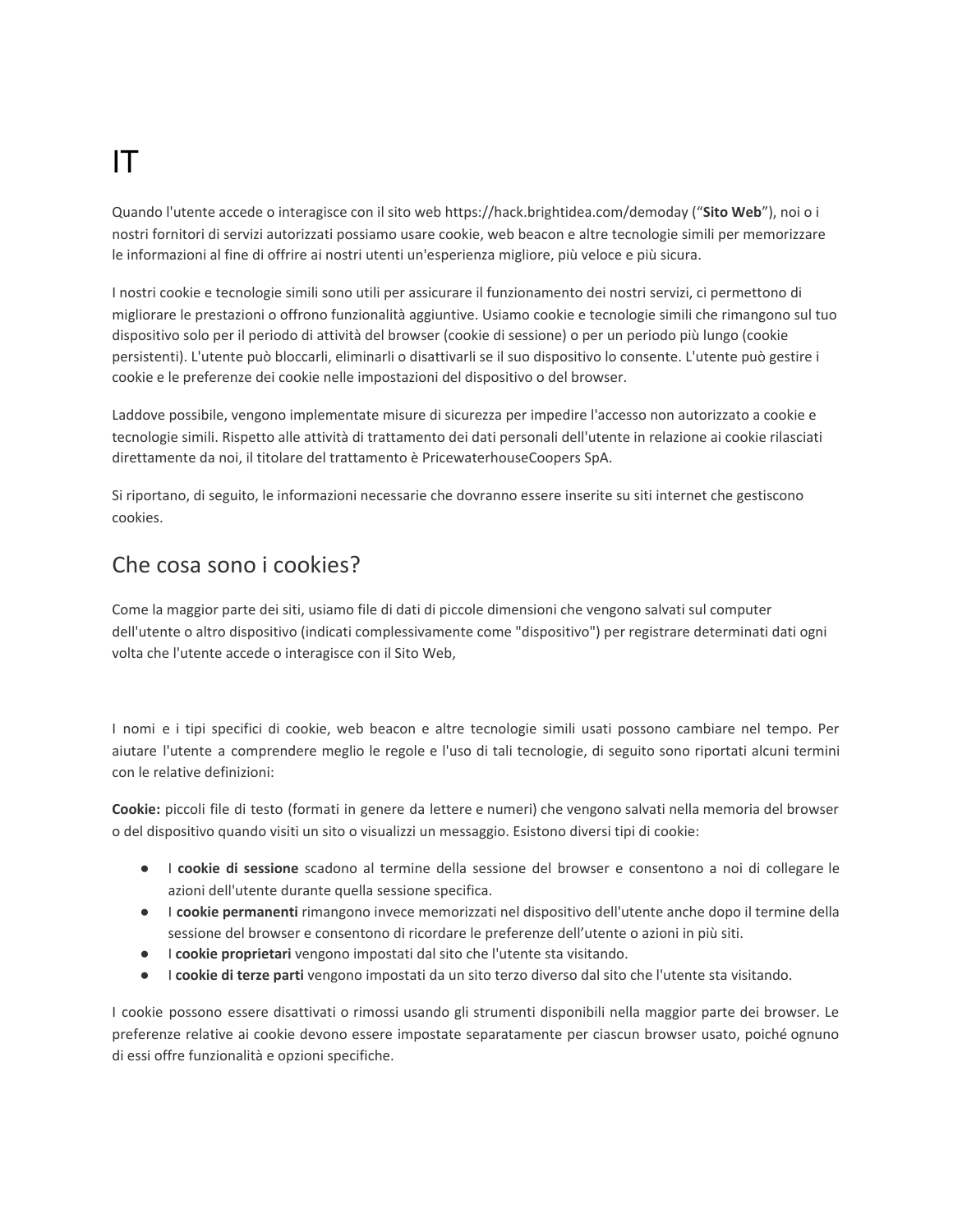**Web beacon:** piccole immagini, anche note come "tag pixel" o "GIF trasparenti", che noi possiamo includere nei nostri siti, servizi, app, messaggi e strumenti. In genere funzionano con i cookie per identificare i nostri utenti e le loro attività.

**Tecnologie simili:** tecnologie che archiviano dati nel browser o dispositivo usando oggetti condivisi a livello locale o archiviazione locale, quali cookie flash, cookie HTML 5 e altri metodi software per applicazioni web. Queste tecnologie funzionano in tutti i browser. In alcuni casi l'uso dell'archiviazione locale non può essere pienamente gestito dai browser, ma richiede la gestione tramite strumenti specifici. Non usiamo tali tecnologie per memorizzare informazioni utili per creare pubblicità mirate sul nostro o su altri siti.

### Scelta dell'utente e uso di cookie, web beacon e tecnologie simili

Al momento del primo accesso dell'utente al nostro Sito Web, e in ogni caso finché non avrà espresso la sua scelta, viene data allo stesso la possibilità di consentire o meno all'uso dei cookie. In particolare, cliccando su "Ok" l'utente avrà prestato il proprio consenso all'uso dei cookie. Per ulteriori informazioni su come bloccare, eliminare o disattivare tali tecnologie, l'utente può consultare le impostazioni del dispositivo o del browser usato.

Gli usi di tali tecnologie rientrano nelle seguenti categorie:

- 1. **Uso necessario dal punto di vista operativo.** L'uso di cookie, web beacon o altre tecnologie simili può essere necessario per il funzionamento del Sito Web. Questo include tecnologie che consentono all'utente di accedere al Sito Web per evitare attività fraudolente e migliorare la sicurezza o di usare altre funzioni.
- 2. **Uso relativo alle prestazioni.** Possiamo usare cookie, web beacon o altre tecnologie simili per valutare le prestazioni del nostro Sito Web anche nell'ambito delle attività di analisi per capire in che modo i visitatori usano il nostro Sito Web.

Se l'utente desidera rifiutare tutti i tipi di tecnologie usati sui nostri siti, servizi, app o strumenti, può farlo bloccandoli, eliminandoli o disattivandoli come consentito dal suo dispositivo o browser.

### Uso di queste tecnologie da parte di fornitori di servizi di soggetti terzi

Possiamo collaborare con aziende terze, generalmente note come fornitori di servizi, che sono autorizzate a usare cookie, web beacon o tecnologie simili per archiviare dati sul nostro Sito Web. Tali fornitori di servizi ci permettono di offrire ai nostri utenti un'esperienza migliore, più veloce e più sicura sui nostri siti.

Tali fornitori di servizi possono usare dette tecnologie per aiutarci a creare statistiche e analisi del sito anonime. Non consentiamo ad alcuno dei nostri fornitori di servizi di raccogliere le informazioni personali degli utenti sul Sito Web.

### I diritti dell'utente

In ogni momento l'utente avrà il diritto di ottenere la conferma dell'esistenza dei suoi dati personali. In particolare, avrà il diritto di ottenere l'indicazione dell'origine dei suoi dati, delle finalità e delle modalità del trattamento, della